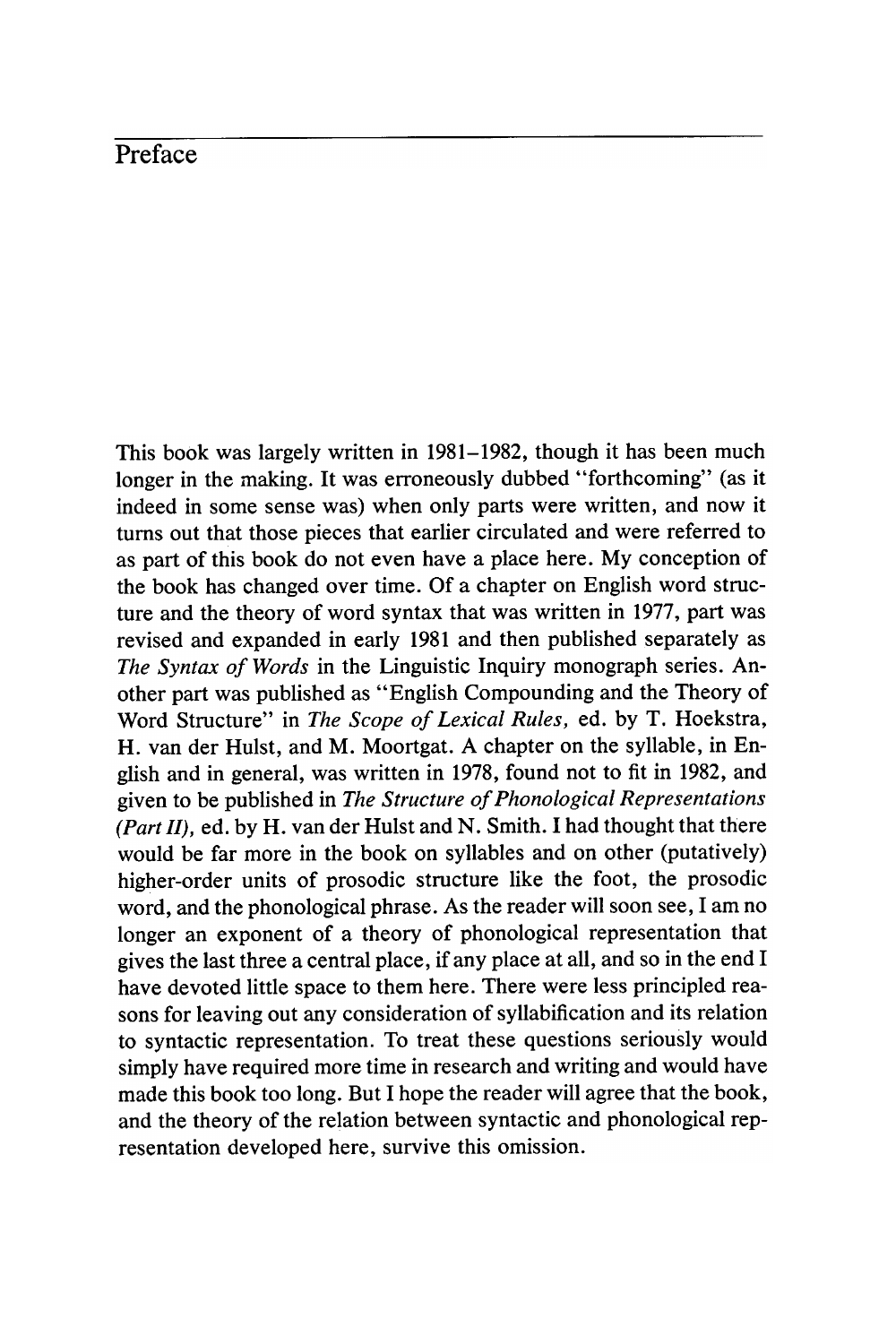The book began as a revision of my doctoral dissertation, The Phrase Phonology of English and French, written in 1972. I sometimes ask myself why it has taken so long, but I suppose it isn't that much of a mystery . Phonological theory has undergone dramatic changes in the last ten years, my own views have changed, and each change has required a rethinking of the book. What I thought to be the topic of the book has also expanded considerably in some ways, and has been retracted in others. It began as a study of junctural phenomena in English and French. Now it covers far more than juncture, but it does not deal with French in any serious way . (When it became clear that this book was not a revision of the dissertation, the dissertation was published unrevised.) To live up to the title I gave the book long ago, before it was even forthcoming, I also felt it necessary to take on the study of stress, in both the word and the sentence, and intonation. This has taken a certain time. Yet the labors of research and thought do not entirely explain why so many years have gone by with the book still forthcoming. Some of us feel ambivalence about our work- do we like it or not, does it live up to our own expectations, do we really want to let it go? I am no exception. And, though since that earlier writing I have continued in this scholarly business, I still feel the ambivalence I expressed when I dedicated my dissertation to Antonio Gramsci, " who chose not to continue his promising career in linguistics ."

During the last ten years, I have been lucky to have colleagues and friends with whom I have had very fruitful intellectual exchange. Jean-Roger Vergnaud, Morris Halle, Alan Prince, Janet Pierrehumbert, Mark Liberman, and François Dell have been very important interlocutors on matters phonological and otherwise. Getting started was made less difficult by Joan Bresnan, who nurtured with me a preoccupation with the organization of the grammar, and Jay Keyser, who supported my work and gave me hope. Colleagues and friends at the University of Massachusetts at Amherst then and now have provided an extremely stimulating atmosphere for the study of both phonology and syntax, in classes, discussions, and casual remarks. I am very grateful to Emmon Bach, Edwin Williams, Irene Heim, Roger Higgins, Lyn Frazier, and Tom Roeper. I am also deeply grateful to friends in the Pioneer Valley and beyond who have given me support, as well as respite from that stimulating linguistic atmosphere. Over the years a number of people have given me much-needed help in preparing this book for publication, and I thank them all for making the task easier. Lynne Ballard typed most of the manuscript, beautifully, and gave